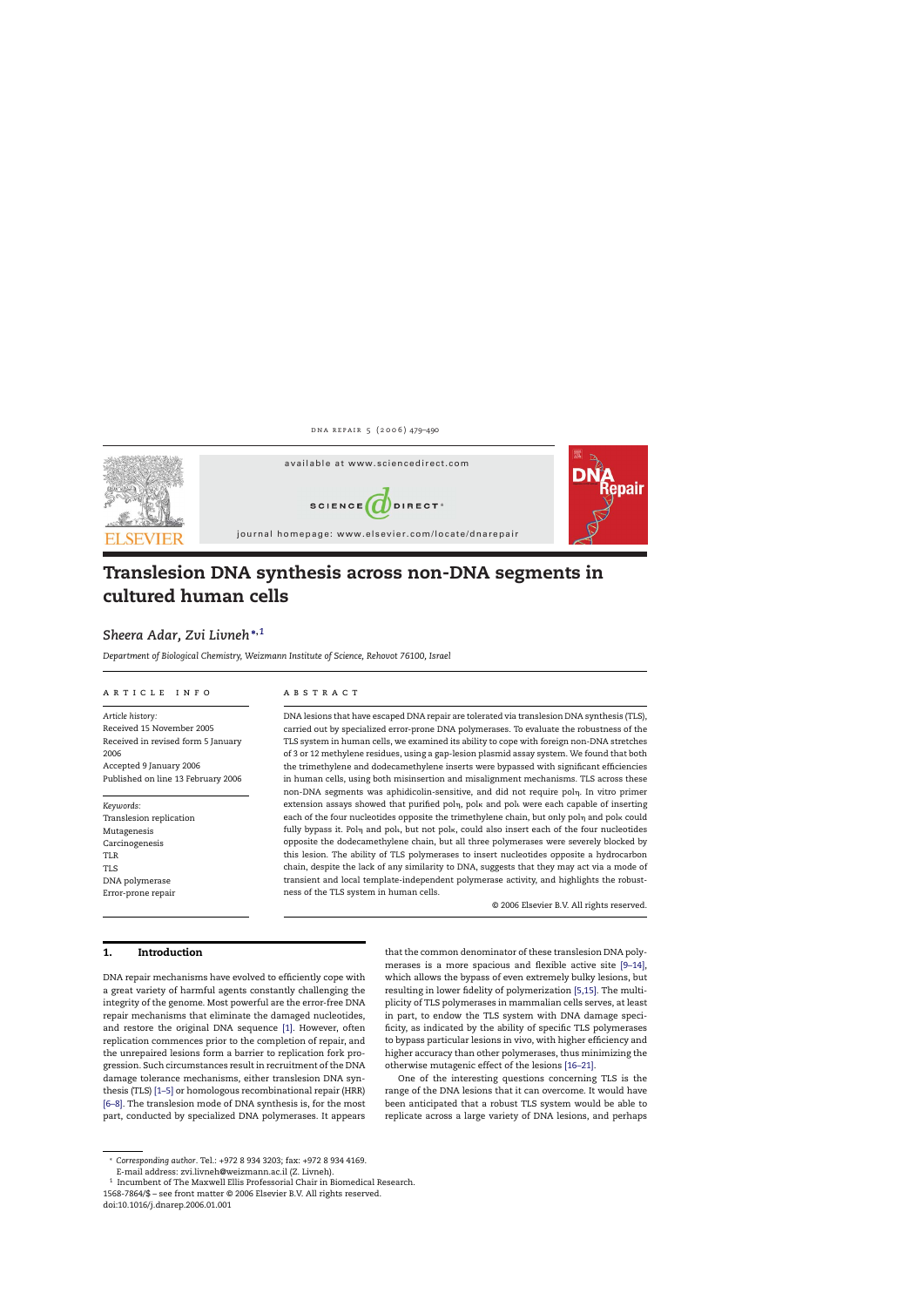<span id="page-1-0"></span>even novel lesions, which were not present during evolution. Such lesions can form by extreme changes in the environment, caused either by natural forces, or by man-made novel chemicals. Recently we have shown that the TLS system in *Escherichia coli* can bypass a non-DNA segment composed of a stretch of 3 or 12 methylene residues embedded in a ssDNA region, albeit at low efficiency [\[22\]. T](#page-11-0)his hydrocarbon segment represents an artificial and severe form of 'DNA damage', since it shares no similarity with either the base, sugar or phosphate components of DNA, and unlike DNA, it is non-polar and purely hydrophobic. Here we report that human cells are able to bypass these extreme types of DNA damage, and that this is done with an efficiency of about an order of magnitude higher than in *E. coli*. This is achieved by both misalignment and misincorporation mechanisms, illustrating the extraordinary ability of the mammalian TLS system to overcome severe types of DNA damage.

# **2. Materials and methods**

# *2.1. Construction of DNA substrates*

Oligonucleotides containing the methylene inserts M3 or M12 were synthesized by Genset (Evry, Cedex, France) by using hydrocarbon building blocks (phosphoramidite C3 and C12 CE phosphoramidite) from Glen Research (Sterling, VA). Oligonucleotides without a lesion were synthesized by Sigma. Gapped plasmids were prepared as described [\[19,22,23\].](#page-10-0) The DNA substrates for in vitro primer extension experiments were prepared by annealing a 5'-<sup>32</sup>P-end labeled oligonucleotide primer to a hydrocarbon containing template oligonucleotide, followed by purification on a BioSpin 30 gel filtration column (Bio-Rad). Primer 5′-CTGGTTCAAGTAGCCCAGGGTTGAC-3- was used for PT-51(-1) and primer 5′-CTGGTTCAAGTAGCCCAGGGTT-3′ was used for PT-51(-4). Analysis by electrophoresis on native gels revealed that >95% of the primers were annealed to the template oligonucleotides.

# *2.2. Cell cultures*

The human large cell lung cancer cell line H1299 [\[24\]](#page-11-0) was grown in RPMI 1640 medium supplemented with 10% FBS, 100 units/ml penicillin and 100  $\mu$ g/ml streptomycin (Sigma). The SV40-transformed fibroblast cells MRC5 (normal) and XP30RO (XPV, also designated GM3617) [\[25\]](#page-11-0) were cultured in Eagle's minimum essential medium (Sigma) supplemented with 15% FBS, 100 units/ml penicillin and 100  $\mu$ g/ml streptomycin. Cells were incubated at 37 $\degree$ C in 5% CO<sub>2</sub> atmosphere. Aphidicolin treatment was conducted by adding aphidicolin (Sigma) prior to the transfection and throughout the incubation period. Aphidicolin was dissolved in 10% DMSO/40% ethanol to a final concentration of 25  $\mu$ g/ml. Final concentrations of DMSO and ethanol were 0.25% and 1%, respectively.

#### *2.3. In vivo TLS assay in cultured cells*

The in vivo TLS assay system was previously described [\[19\].](#page-10-0) Briefly, it involved transient transfection of the cells with a DNA mixture containing the gap-lesion plasmid (bearing a kanamycin resistance marker; Kan $R$ ), a normalizing gapped plasmid without a lesion (bearing a chloramphenicol resistance marker; CmR), and pUC18, a carrier plasmid. Depending on the efficiency of transfection 50–200 ng of gapped plasmid was used. Cells were usually harvested 24 h post-transfection, and plasmids were extracted from the cells by alkaline lysis, allowing for recovery only of completely filled-in plasmids. Plasmid survival was assayed by introduction of the recovered DNA mixture into an indicator *E. coli recA* strain, followed by plating on LB-Kan and LB-Cm to select for filled-in gaplesion and normalizing plasmids, respectively. Lesion bypass was calculated by dividing the number of  $Kan<sup>R</sup>$  colonies by the number of  $\text{Cm}^R$  colonies. Experiments with the GP21-M3 gapped plasmid ([Tables 1 and 3\)](#page-2-0) were performed using an earlier version of the assay system as described [\[26\].](#page-11-0) The actual number of transformant colonies obtained in the different experiments varied depending on the cell line and gap plasmid used, the gap filling efficiency and the transformation efficiencies. Therefore, different amounts of the extracted DNA mixture were taken to transform the indicator *E. coli* indicator strain, and different volumes of transformed bacteria were plated. In order to present the data in a simplified form, which allows comparison between experiment sets, the number of colonies was adjusted to a common volume of transformation mixture (100  $\mu$ l). The numbers of transformants in experiments in which the earlier assay version was utilized were adjusted by dividing the actual number of  $Kan<sup>R</sup>$ transformants obtained from filled gap-lesion plasmids by the  $\text{Kan}^R/\text{Cm}^R$  ratio obtained for the non-damaged plasmid in the same experiment. The assay is specific for TLS, since the lesion is on a ssDNA region, and there is no contribution from homologous recombination, as previously described [\[19,26\].](#page-10-0)

#### *2.4. In vitro primer extension assay*

Primer extension experiments were conducted in a solution containing 25 mM potassium phosphate (pH 7.0), 5 mM MgCl<sub>2</sub>, 5 mM dithiothreitol,  $100 \mu$ g/ml bovine serum albumin,  $10\%$ glycerol, 100  $\mu$ M each of dATP, dCTP, dGTP and dTTP or of a single dNTP, and 25 nM of the appropriate primer/template. Polymerase concentrations in the reactions were 24, 15–25 and 30–100 nM for pol $_\mathrm{\eta}$ , pol $_\mathrm{\kappa}$  and pol $_\mathrm{\kappa}$ , respectively (purchased from Enzymax, Lexington, KY). In reactions carried out with *E. coli* DNA polymerase I Klenow fragment (20 nM), 20 mM Tris–HCl (pH 7.5) was used instead of the phosphate buffer, the concentrations of bovine serum albumin and glycerol were  $8 \mu g/ml$ and 4%, respectively, and 0.1 mM EDTA was added. Reactions were carried out at 37 ℃ for 5–20 min, after which they were stopped by addition of an equal volume of 99.5% formamide, 0.025% bromophenol blue and 0.025% xylene cyanol. Samples were fractionated by electrophoresis on 15% polyacrylamide gels containing 8 M urea, after which they were dried, visualized and quantified using a Fuji BAS 2500 phorphorimager. The extent of bypass was calculated by dividing the amount of bypass products by the amount of all extended primers. The extent of synthesis was calculated by dividing the total amount of extended products by the total amount of radiolabeled bands. TLS was calculated by dividing the amount of bypass products by the total amount of radiolabeled bands.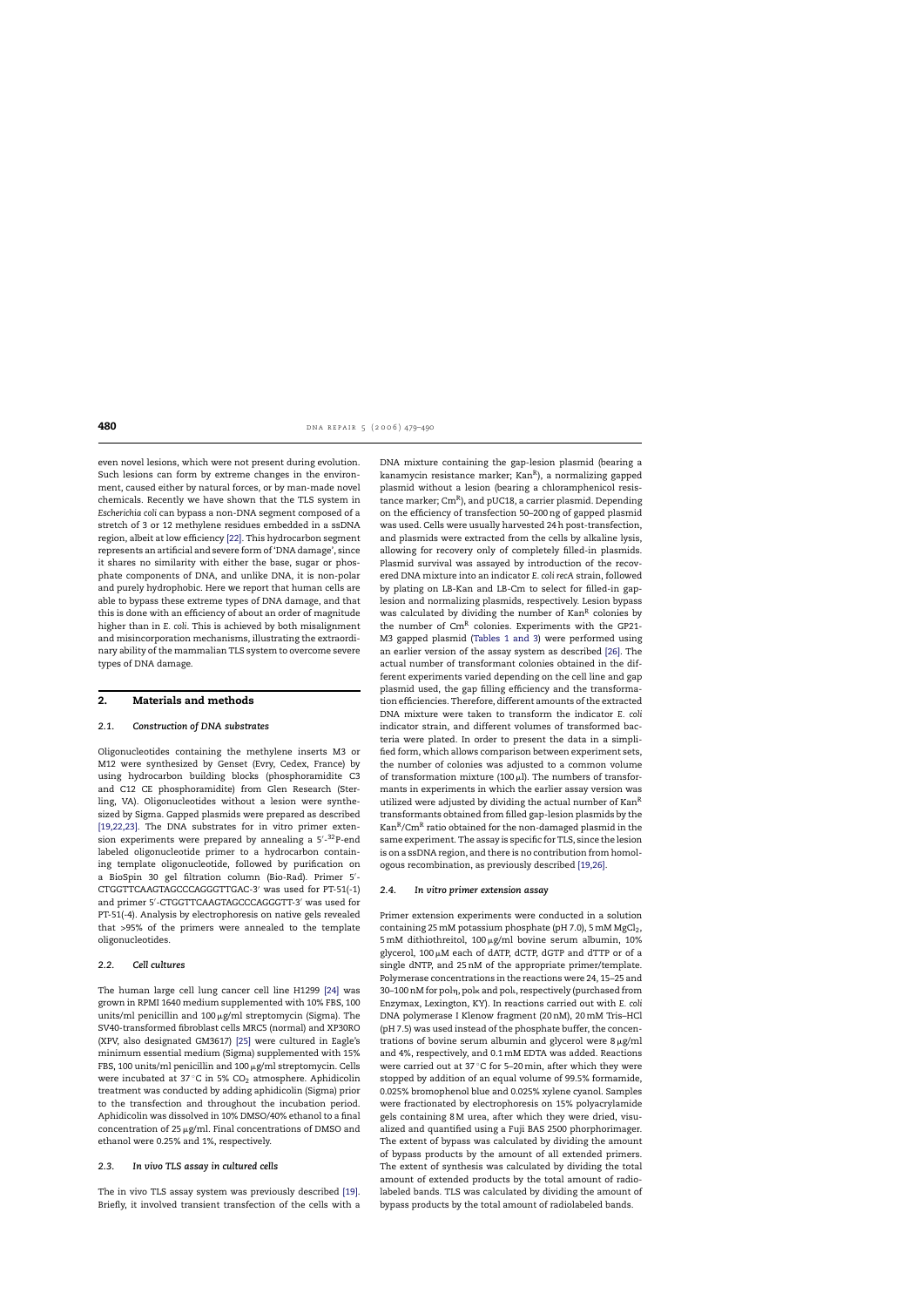#### <span id="page-2-0"></span>*2.5. Modeling DNA containing tri- and dodecamethylene chains*

Models of DNA duplexes in which the backbone in one of the strands is replaced by  $(CH_2)_{12}$  were built, and energy minimized in a sphere of water. Several possibilities were tested: the  $(CH<sub>2</sub>)<sub>12</sub>$  moiety was placed either opposite a single base, two bases, or three bases in the other strand. The unmodified DNA strand and the unmodified parts of the modified strand were fixed to their initial geometry in all the energy minimizations. This constraint maintained the double helix B-DNA geometry yet allowed the modified backbone fragment to adopt a low energy structure. The modeling and pictures were prepared using the InsightII package by Accelrys (San Diego, CA).

# **3. Results**

## *3.1. Mammalian cells bypass a trimethylene stretch embedded in ssDNA by both direct insertion and misalignment mechanisms*

In order to determine the capability of the mammalian TLS machinery to cope with a hydrocarbon chain embedded within the DNA we utilized the quantitative in vivo TLS model assay system previously described [\[19,26\].](#page-10-0) In these experiments, mammalian cells were transfected with a gapped plasmid, harboring a site-specific hydrocarbon chain 'lesion' and the kan<sup>R</sup> gene. The DNA transfection mixture also contained a control gapped plasmid without the lesion  $\rm (cm^R)$ , as well as a carrier plasmid. Repaired plasmids were recovered from the cells and transformed into an *E. coli* indicator strain in order to determine survival (ratio of kan<sup>R</sup>/cm<sup>R</sup> colonies). Moreover, the results of single bypass events were determined by sequence analysis of isolated clones. This assay system was previously shown to respond to the DNA polymerase composition of cells [\[19\].](#page-10-0)

TLS experiments conducted in the human large cell lung cancer cell line H1299 with the GP21-M3 plasmid, carrying the –(CH<sub>2</sub>)<sub>3</sub>– chain, showed bypass levels of  $47.3 \pm 13.5\%$  (Table 1). Control experiments, in which the DNA mixture was transformed directly into the *E. coli* indicator without prior passage in the mammalian cells, yielded a background bypass levels of  $0.5 \pm 0.24$ %. Remarkably, sequence analysis of the gapped plasmid descendants showed that the vast majority of bypass events (91%; 39/43) were insertions of a single base across from the M3 chain, indicating 'well-behaved' TLS, despite the presence of the non-DNA segment. The majority of plas-

| Table 1 - TLS across a trimethylene insert in human H1299 cells |                |                          |                                    |                 |  |
|-----------------------------------------------------------------|----------------|--------------------------|------------------------------------|-----------------|--|
| Cell line                                                       | Gapped plasmid |                          | E. coli transformants <sup>a</sup> | TLS (%)         |  |
|                                                                 |                | Kan <sup>R</sup>         | $\mathrm{Cm}^\mathrm{R}$           |                 |  |
| H1299                                                           | GP21-M3        | 31                       | 64                                 | $47.3 \pm 13.5$ |  |
| No passage <sup>b</sup>                                         | GP21-M3        | 100                      | 21000                              | $0.5 \pm 0.24$  |  |
| H1299                                                           | GP51-M3        | 46                       | 198                                | $21.0 \pm 2.6$  |  |
| No passageb                                                     | GP51-M3        | 18                       | 6150                               | $0.3 \pm 0.22$  |  |
| Mutation type                                                   |                | Cell type/gapped plasmid |                                    |                 |  |
|                                                                 |                | H1299                    |                                    | No passageb     |  |
|                                                                 | GP21-M3        | GP51-M3                  | GP21-M3                            | GP51-M3         |  |
| <b>Base insertions</b>                                          |                |                          |                                    |                 |  |
| A                                                               | 18 (42)        | 24(55)                   | $\qquad \qquad -$                  |                 |  |
| C                                                               | 10(23)         |                          | 6(35)                              | 1(7)            |  |
| G                                                               | 3(7)           |                          |                                    |                 |  |
| T                                                               | 1(2)           | 13(30)                   |                                    |                 |  |
| Complex events <sup>c</sup>                                     |                | 5(11)                    |                                    |                 |  |
| Double mutations (AA)                                           | 7(16)          | 2(4)                     |                                    |                 |  |
| Total base insertions                                           | 39(91)         | 44 (100)                 | 6(35)                              | 1(7)            |  |
| Deletions                                                       |                |                          |                                    |                 |  |
| $(-1)$                                                          |                |                          | 11(65)                             | 14 (93)         |  |
| (-3) and higher                                                 | 4(9)           |                          |                                    |                 |  |
| Total                                                           | 43 (100)       | 44 (100)                 | 17 (100)                           | 15 (100)        |  |

A DNA mixture containing the indicated gap-lesion plasmid (kan<sup>R</sup>) and the respective control gapped plasmid (cm<sup>R</sup>) was introduced into H1299 human cells, after which plasmids were extracted and used to transform the indicator *E. coli* cells. The table shows the average of at least six transfections. Plasmids were then extracted from kan<sup>R</sup> colonies and subjected to DNA sequence analysis. The table shows the DNA sequence opposite the trimethylene chain obtained from individual clones. Values in parentheses are in percent.

<sup>a</sup> The number of transformants obtained in a typical assay with 100  $\mu$ l of transformation mixture.

<sup>b</sup> A DNA mixture containing the indicated gap-lesion plasmid was introduced into *E. coli* JM109*recA*, without prior passage through the human cells.

<sup>c</sup> Complex events in which flanking sequences were omitted yet nucleotides were inserted across from the hydrocarbon chain. For example, 5'-TTGACXXTTCTCGCG-3', where XX represents the nucleotides inserted across the hydrocarbon chain, turned into 5'-TTGA-TTTTCTCGCG-3' or 5'-TTGACATTT-TCGCG-3'.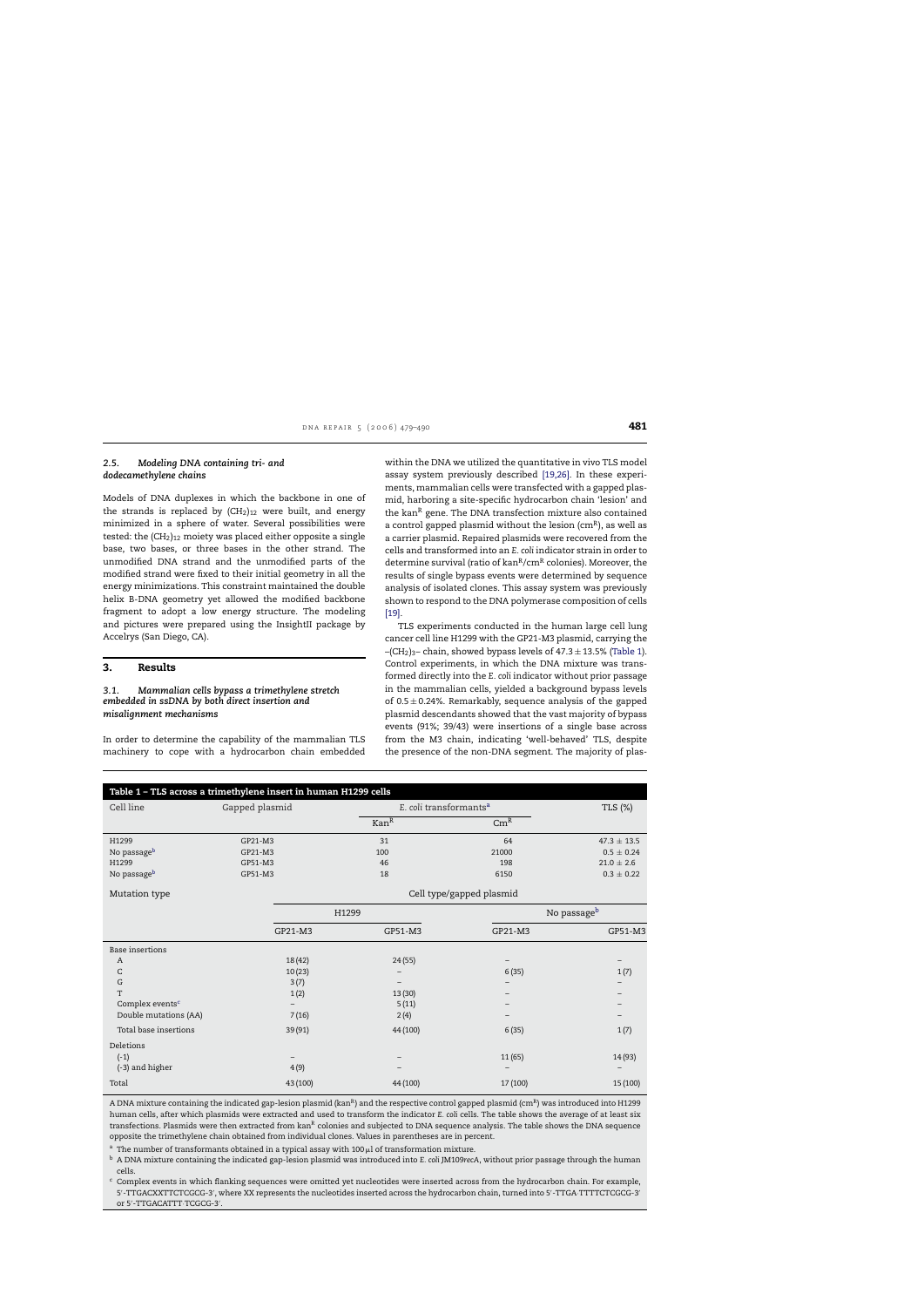<span id="page-3-0"></span>

| GP21<br>5'-CTGGTTCAAGTAGCC-3'<br>3'-GACCAAGTTCATCGGGTCCCAAAAGXGTCAGTGCTGCCCTTAGTGAAGCAAC-5'                                          | 5'-GGAATCACTTCGTTG-3' |
|--------------------------------------------------------------------------------------------------------------------------------------|-----------------------|
| GP51<br>5'-CTGGTTCAAGTAGCC-3'<br>3'-GACCAAGTTCATCGGGTCCCAACTGXAAGAGCGCAGCCCTTAGTGAAGCAAC-5'                                          | 5'-GGAATCACTTCGTTG-3' |
| <b>PT51 <math>(-1)</math></b><br>5 ' - CTGGTTCAAGTAGCCCAGGGTTGAC - 3 '<br>3'-GACCAAGTTCATCGGGTCCCAACTGXAAGAGCGCAGCCCTTAGTGAAGCAAC-5' |                       |
| $PT51(-4)$<br>5'-CTGGTTCAAGTAGCCCAGGGTT-3'<br>3'-GACCAAGTTCATCGGGTCCCAACTGXAAGAGCGCAGCCCTTAGTGAAGCAAC-5'                             |                       |

**Fig. 1 – Structure of the DNA constructs used to assay TLS across hydrocarbon chains embedded in DNA. The DNA sequence in the vicinity of the hydrocarbon chain is shown for the two types of gap-lesion plasmids (GP21 and GP51) used in the in vivo experiments, and for the two primer-template constructs (PT51(-1) and PT51(-4)) used in the in vitro experiments. The hydrocarbon chains are represented by an X.**

mids isolated from the control experiments, without passage through the mammalian cells, contained primarily (-1) deletions (11/17; 65%), consistent with previous results in *recA E. coli* cells.

In 42% of the plasmids (18/43) an A appeared at the position across from the lesion, while in 23% there was a C at that position ([Table 1\).](#page-2-0) The insertion of both C and A in the GP21 sequence context (5′-ACTGXGAAA-3′, X representing the hydrocarbon chain) could be explained either as a result of direct insertion of a nucleotide opposite the hydrocarbon chain, or as a result of a more elaborate misalignment and realignment mechanism (see [Fig. 6;](#page-9-0) [\[27–29\]\).](#page-11-0) In order to distinguish between the two possibilities, we conducted the experiments utilizing an additional gapped plasmid, GP51-M3, in which the M3 chain was present in the 5′-AGAAXGTCA-3′ sequence context (Fig. 1). In this sequence context, there are no nearby downstream T's, and therefore the occurrence of an A at the position across from the hydrocarbon chain will indicate a direct insertion of a nucleotide by the polymerase. A misalignment–realignment mechanism involving the looping out of the M3 lesion will, in this sequence context, result in the insertion of a T at the same position. Bypass levels of the GP51 gapped plasmid were  $21 \pm 2.6$ %, about two-fold lower that GP21-M3 ([Table 1\).](#page-2-0) All of the recovered plasmids included base insertions opposite the M3 chain (44/44), with no deletions or other DNA rearrangements. The insertion of an A remained the most prevalent event (55%; 24/44), while a T appeared at the position across from the lesion in 30% (13/44) of the sequences obtained. In contrast to GP21, no C's were observed in the GP51 sequence context (<2.3%; 0/44; [Table 1\).](#page-2-0) The control plasmids that were not passed through the mammalian cells yielded primarily (-1) deletions (14/15; 93%; [Table 1\).](#page-2-0) Taken together these results suggest that TLS across the M3 insert occurs both via insertion and misalignment mechanisms (see Section [4](#page-5-0) below).

# *3.2. Mammalian cells can bypass a dodecamethylene segment within the DNA*

The length of the trimethylene hydrocarbon chain is similar to the length of a single nucleotide in the DNA backbone, and as described above, it did not form a significant barrier to the mammalian TLS machinery. We then proceeded to challenge the cells with the four-fold longer hydrocarbon chain containing 12 methylene residues (M12), spanning the length of approximately 2.5 nucleotides. Quantitative experiments conducted in H1299 cells with the GP51-M12 plasmid yielded plasmid survival levels of  $8.9 \pm 1.8$ %, 2.4-fold lower than TLS across the M3 chain ([Table 2\).](#page-4-0) The background level of the GP51-M12 that was not passed through the human cells was  $0.14 \pm 0.08\%$ ([Table 2\).](#page-4-0) DNA sequence analysis of GP51-M12 descendants revealed that the majority of events in H1299 cells were insertions of one to three nucleotides across from the lesion site (32/50; 64%; [Table 2\).](#page-4-0) Most of these (28/50; 56%) were insertions of two nucleotides opposite the M12 chain, composed of TT (15/50; 30%) and AT (13/50; 26%). Insertions of one nucleotide (A, 2/50; 4%) and three nucleotides (2/50; 4%) were observed too [\(Table 2\).](#page-4-0) In addition, more complex bypass events were observed (6/50; 12%), in which nucleotides were inserted but others deleted. For example, the 5′-C was omitted and an AT were added, changing the sequence from 5′-GAC\_.TT-3′ to GA-∆-<u>AT</u>-TT-3′ [\(Table 2\).](#page-4-0) Thus, remarkably, the TLS system can overcome this longer non-DNA insert, filling-in the gap primarily with two nucleotides, which roughly matches the length of the M12 chain.

# *3.3. TLS across hydrocarbon chains is aphidicolin sensitive*

In an attempt to further analyze the bypass across the M3 and M12 inserts, we conducted the TLS assays in the presence of aphidicolin, a known inhibitor of the replicative DNA polymerases  $\alpha$ ,  $\delta$  and  $\varepsilon$  [\[30–34\].](#page-11-0) TLS across the trimethylene insert in H1299 cells in the presence of aphidicolin was  $14.1 \pm 3.8$ %, 2.7-fold lower than bypass in the control experiment conducted with the same cells grown in the presence of ethanol–DMSO, the solvent used to dissolve aphidicolin (37.6 $\pm$ 15%; [Table 3\).](#page-5-0) Sequence analysis of plasmid descendants showed a spectrum generally similar to that obtained in the absence of aphidicolin [\(Table 3\).](#page-5-0) Most events (28/31; 91%) involved single nucleotide insertions, and mostly A was inserted (21/31; 68%). These results suggest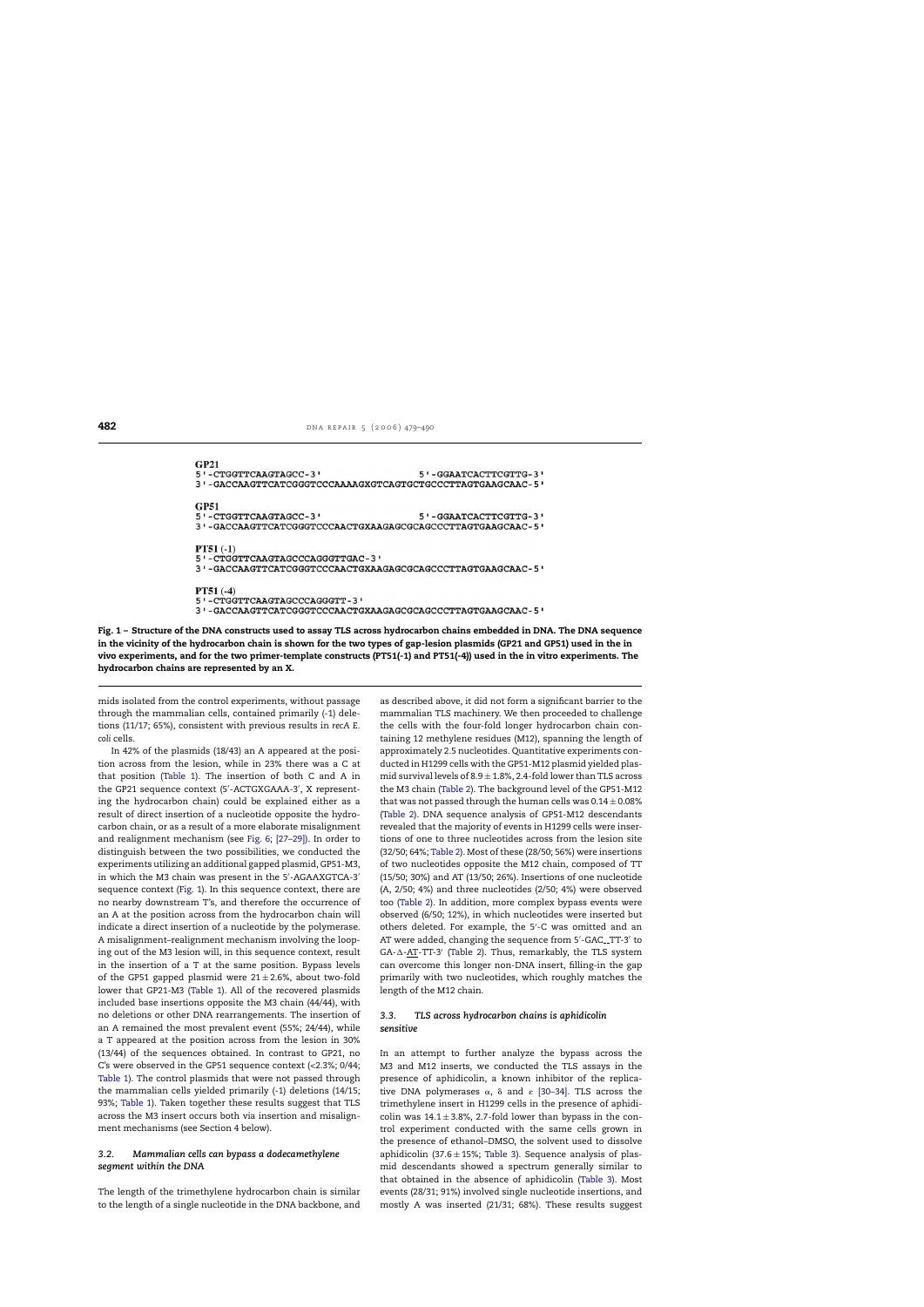<span id="page-4-0"></span>

| Table 2 - TLS across a dodecamethylene chain in H1299<br>cells |                  |                                    |                         |  |  |
|----------------------------------------------------------------|------------------|------------------------------------|-------------------------|--|--|
| Cell line                                                      |                  | E. coli transformants <sup>a</sup> | TLS (%)                 |  |  |
|                                                                | Kan <sup>R</sup> | Cm <sup>R</sup>                    |                         |  |  |
| H1299                                                          | 262              | 2814                               | $8.9 \pm 1.8$           |  |  |
| No passageb                                                    | 24               | 21900                              | $0.14 \pm 0.08$         |  |  |
| Mutation type                                                  |                  |                                    | Cell type               |  |  |
|                                                                |                  | H1299                              | No passage <sup>b</sup> |  |  |
| Base insertions                                                |                  |                                    |                         |  |  |
| A                                                              |                  | 2(4)                               |                         |  |  |
| $\mathsf{C}$                                                   |                  |                                    | 9(82)                   |  |  |
| G                                                              |                  |                                    |                         |  |  |
| T                                                              |                  |                                    |                         |  |  |
| AT                                                             |                  |                                    |                         |  |  |
| <b>ATT</b>                                                     |                  | 1(2)                               |                         |  |  |
| TT                                                             |                  | 15 (30)                            |                         |  |  |
| <b>TTT</b>                                                     |                  | 1(2)                               |                         |  |  |
| Complex events <sup>c</sup>                                    |                  | 6(12)                              |                         |  |  |
| Total base insertions                                          |                  | 38(76)                             | 9(82)                   |  |  |
| Large insertions                                               |                  | 4(8)                               |                         |  |  |
| Deletions                                                      |                  |                                    |                         |  |  |
| $(-1)$                                                         |                  | 1(2)                               | 2(18)                   |  |  |
| (-3) and higher                                                |                  | 7(14)                              |                         |  |  |
| Total                                                          |                  | 50 (100)                           | 11 (100)                |  |  |

A DNA mixture containing the gap-lesion plasmid GP51-M12 (kan<sup>R</sup>), the control gapped plasmid GP20-*cm* (cm<sup>R</sup>), and the carrier plasmid pUC18 (amp<sup>R</sup>) was introduced into H1299 human cells, after which the they were extracted and used to transform the indicator *E. coli* cells. The table shows the average of at least six transfections. Plasmids were then extracted from kan<sup>R</sup> colonies and subjected to DNA sequence analysis. The table shows the DNA sequence opposite the M12 chain obtained from individual clones. Values in parentheses are in percent.

- a The number of transformants obtained in a typical assay with  $100 \mu$ l of transformation mixture. Using the control gapped plasmids GP20 and GP50 (without the methylene chains) yielded similar results.
- **b** A DNA mixture containing the indicated gap-lesion plasmid was introduced into *E. coli* JM109*recA*, without prior passage through the human cells.
- $c$  Complex events in which flanking sequences were omitted yet nucleotides were inserted across the hydrocarbon chain (see examples in [Table 1\).](#page-2-0)

that an aphidicolin-sensitive DNA polymerase is involved in the bypass across nearly two-thirds of the trimethylene inserts. When inhibited, other polymerase(s) can carry out the reaction, with reduced efficiency, but with a similar specificity.

We then examined the effect of aphidicolin on TLS across the dodecamethylene insert. Interestingly, the efficiency of plasmid recovery was similar with or without aphidicolin  $(4.4 \pm 1.4\%$  and  $5.9 \pm 1.5\%$ , respectively) ([Table 3\).](#page-5-0) However, DNA sequence analysis of recovered plasmids revealed a major difference. Whereas without aphidicolin 54% (18/33) of the plasmids contained base insertions of one to three nucleotides, in the presence of aphidicolin, only 18% (6/33) contained nucleotide insertions [\(Table 3\).](#page-5-0) Most other events

(24/33; 73%) included deletions, which have arisen from mechanisms other than TLS (see Section [4\).](#page-5-0) Taking this into account, TLS across the M12 chain is reduced by 3.3-fold in the presence of aphidicolin, similar to the effect on M3 bypass.

# *3.4. TLS across hydrocarbon chains does not depend on pol*

In order to examine whether pol<sub>n</sub> is required for TLS across the M3 chain we conducted the TLS assay in the *XPV* cell line XP30RO, which lacks pol $\eta$ , and the control cell line MRC5. Plasmid survival was only slightly reduced in the XPV cell line (6.0  $\pm$  1.7%) compared to the control cell line (10.4  $\pm$  2%; [Table 4\).](#page-8-0) Sequence analysis of plasmids isolated from these two cells lines showed similar spectra, and those were similar to the sequences obtained in cell line H1299. The majority of events involved insertion of a single A across from the M3 insert (52% and 47% in MRC5 and XP30RO, respectively), while the second most frequent event involved the insertion of a T, the expected product of a misalignment–realignment mechanism, at that position (26% in both cell lines) ([Table 4\).](#page-8-0)

Similar experiments were performed with a gapped plasmid containing the M12 chain. As can be seen in [Table 4,](#page-8-0) similar plasmid survival levels were obtained in MRC5 and XP30RO cell lines  $(14.3 \pm 1.1\%$  and  $14.9 \pm 1.1\%$ , respectively; [Table 4\).](#page-8-0) DNA sequence analysis of specific plasmid clones showed similar results from both cell lines. However, in contrast to the M3 chain, in this case only 23–24% of the events involved nucleotide insertions representing TLS, while most other events involved large deletions ([Table 4\).](#page-8-0) Base insertions were of two nucleotides exclusively [\(Table 4\).](#page-8-0)

#### *3.5. Purified DNA polymerases and* **-** *can bypass a trimethylene stretch embedded in DNA*

We conducted in vitro primer extension experiments with purified human DNA polymerases  $\eta$ ,  $\kappa$  and  $\iota$ . Both pol $\eta$  and pol<sub>K</sub> conducted efficient bypass, reaching around 40% at 20 min [\(Fig. 2\).](#page-6-0) Pol. was capable of inserting a nucleotide across from the lesion, but not extending past it [\(Fig. 2\).](#page-6-0) In order to examine the specificity of nucleotide insertion opposite the M3 insert we used a primer-template in which the primer terminus was located opposite the template base preceding the lesion (standing-start assays; [Fig. 1\),](#page-3-0) and conducted primer extension experiments with single dNTPs. As can be seen in [Fig. 3, p](#page-6-0)oln inserted each of the four dNTPs at comparable efficiency. Pol $\kappa$  and pol، each inserted A, G and T with comparable efficiency at the M3 chain, whereas C insertion was significantly weaker.

Similar in vitro primer extension experiments were conducted with a substrate carrying the M12 chain. Unlike the M3 insert, the M12 insert severely blocked all three DNA poly-merases [\(Fig. 4\)](#page-7-0). Pol $\kappa$  was completely blocked by the M12 lesion, whereas both pol<sub>n</sub> and pol were each capable of efficiently inserting a nucleotide across from it ([Figs. 4 and 5\)](#page-7-0). However, only poln exhibited very low levels of full bypass ([Fig. 4\).](#page-7-0) Primer extension standing-start assays conducted with single dNTPs showed that both pol<sub>n</sub> and poli inserted each of the four dNTPs at the M12 insert.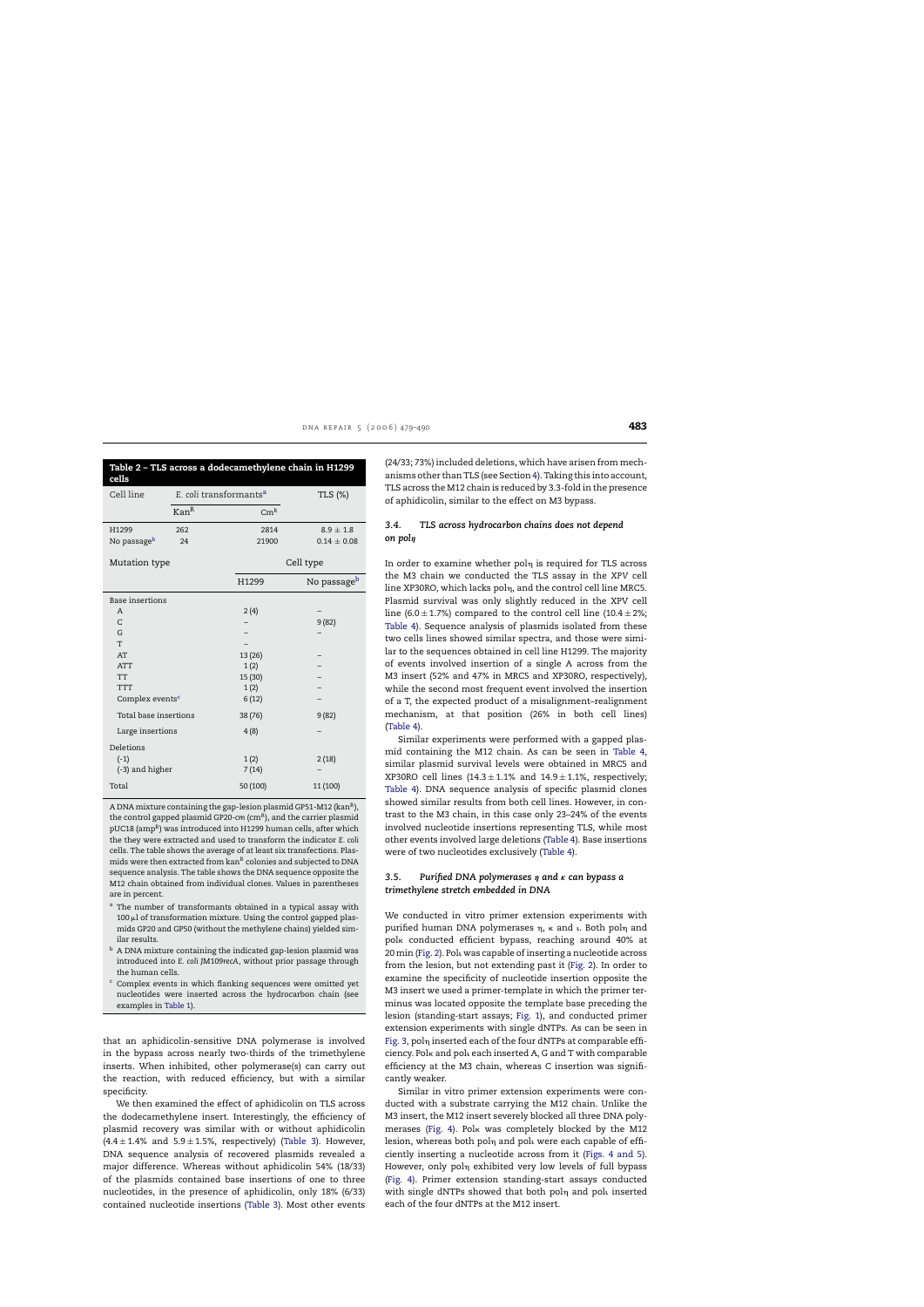<span id="page-5-0"></span>

| Table 3 - TLS across hydrocarbon chains in H1299 cells under aphidicolin treatment |                                  |                                    |                                   |                                 |  |
|------------------------------------------------------------------------------------|----------------------------------|------------------------------------|-----------------------------------|---------------------------------|--|
| Gapped plasmid                                                                     | Treatment                        | E. coli transformants <sup>a</sup> |                                   | TLS (%)                         |  |
|                                                                                    |                                  | Kan <sup>R</sup>                   | $\rm{Cm}^R$                       |                                 |  |
| GP21-M3                                                                            | Solvent<br>Aphidicolinb          | 67<br>19                           | 188<br>100                        | $37.6 \pm 15$<br>$14.1 \pm 3.8$ |  |
| GP51-M12                                                                           | Solvent<br>Aphidicolinb          | 34<br>19                           | 580<br>490                        | $5.9 \pm 1.5$<br>$4.4 \pm 1.4$  |  |
| Mutation type                                                                      |                                  | Gapped plasmid/treatment           |                                   |                                 |  |
|                                                                                    | GP21-M3 aphidicolin <sup>b</sup> |                                    | GP51-M12 aphidicolin <sup>b</sup> | GP51-M12 solvent                |  |
| <b>Base insertions</b>                                                             |                                  |                                    |                                   |                                 |  |
| $\boldsymbol{A}$                                                                   | 21(68)                           |                                    |                                   | 1(3)                            |  |
| C                                                                                  | 4(13)                            |                                    |                                   |                                 |  |
| G                                                                                  | 1(3)                             |                                    |                                   |                                 |  |
| T                                                                                  |                                  |                                    |                                   | 1(3)                            |  |
| AT                                                                                 |                                  |                                    | 2(6)                              | 6(18)                           |  |
| <b>ATT</b>                                                                         |                                  |                                    |                                   | 4(12)                           |  |
| <b>TT</b>                                                                          |                                  |                                    | 3(9)                              | 2(6)                            |  |
| <b>TTT</b>                                                                         |                                  |                                    | 1(3)                              | 1(3)                            |  |
| Complex events <sup>c</sup>                                                        |                                  |                                    | -                                 | 3(9)                            |  |
| Double mutations                                                                   | 2(7)                             |                                    | $\overline{\phantom{a}}$          | $\overline{\phantom{0}}$        |  |
| Total base insertions                                                              | 28 (91)                          |                                    | 6(18)                             | 18 (54)                         |  |
| Large insertions<br>GP20                                                           | 1(3)                             |                                    | 1(3)<br>1(3)                      | 3(9)                            |  |
| Deletions                                                                          |                                  |                                    |                                   |                                 |  |
| $(-1)$                                                                             | 1(3)                             |                                    | 1(3)                              | 1(3)                            |  |
| $(-2)$                                                                             | 1(3)                             |                                    |                                   | 1(3)                            |  |
| (-3) and higher                                                                    |                                  |                                    | 24(73)                            | 10(31)                          |  |
| Total                                                                              | 31 (100)                         |                                    | 33 (100)                          | 33 (100)                        |  |

The experiment was conducted as described in the legends to [Tables 1 and 2, e](#page-2-0)xcept that cells were treated with either aphidicolin or the control solvent solution (DMSO/ethanol) prior to transfection. Values in parentheses are in percent.

<sup>a</sup> The number of transformants obtained in a typical assay with 100  $\mu$ l of transformation mixture.

 $^{\rm b}$  Aphidicolin was at a concentration of 25 µg/ml, known to inhibit replicative DNA polymerases [\[30–34\].](#page-11-0)

<sup>c</sup> Complex events in which flanking sequences were omitted yet nucleotides were inserted across the hydrocarbon chain (see examples in [Table 1\).](#page-2-0)

# **4. Discussion**

The results presented in this study show that hydrocarbon chains of 3 or 12 methylene residues, inserted into the DNA backbone, can be bypassed in mammalian cells. These non-DNA inserts share no common features with DNA, representing an extreme model of artificial DNA damage.

A critical property of the hydrocarbon chain that influences TLS is its length. Indeed, the trimethylene insert, whose length corresponds to approximately one nucleotide, was bypassed more efficiently by the TLS system than the dodecamethylene chain, corresponding to approximately 2.5 nucleotides in length. Strikingly, a common outcome of bypass was the net addition of one to three nucleotides at the site of the hydrocarbon chain, as if the polymerase continued DNA synthesis opposite that segment, despite the absence of any similarity to DNA. In H1299 cells the majority of bypass events involved an insertion of a single A (42%) or C (23%) at the position across from the M3 lesion in GP21-M3. The sequence context of the lesion in this plasmid (5′-GACTGXGAAAAC-3′; [Fig. 1\),](#page-3-0) does not allow a distinction between mechanisms of insertion or misaligment–realignment ([Fig. 6\).](#page-9-0) Although the most straightforward explanation would be a direct insertion of a nucleotide across from the trimethylene chain by a DNA polymerase [\(Fig. 6A](#page-9-0)), it may as well be a result of a misalignment–realignment mechanism. In a misalignment event, in which the hydrocarbon chain is looped out, an insertion of a C would occur across from the next template G. Subsequent realignment and continued synthesis would result in the appearance of a C at the position across from the lesion ([Fig. 6C\)](#page-9-0). Such a mechanism for the bypass of an abasic site has been previously shown for DNA pol $\beta$  [\[28\]](#page-11-0) and pol $\mu$  [\[29\]. O](#page-11-0)n the other hand, if both the hydrocarbon chain and the adjacent 3 template G were to be looped out, the 3′ C of the misaligned primer will be base paired with the 5′ template G, and the next insertion would be of an A. Subsequent realignment and continued synthesis would result in the appearance of an A at the same position [\(Fig. 6D](#page-9-0)). These possibilities were distinguished using gapped plasmid GP51, harboring the sequence context 5′-GAGAAXGTAAC-3′ [\(Fig. 1\).](#page-3-0) In this sequence context, there are no nearby template T's downstream to the lesion, and the next two template nucleotides are A's. The fact that once more, in this sequence context, most repaired plasmids contained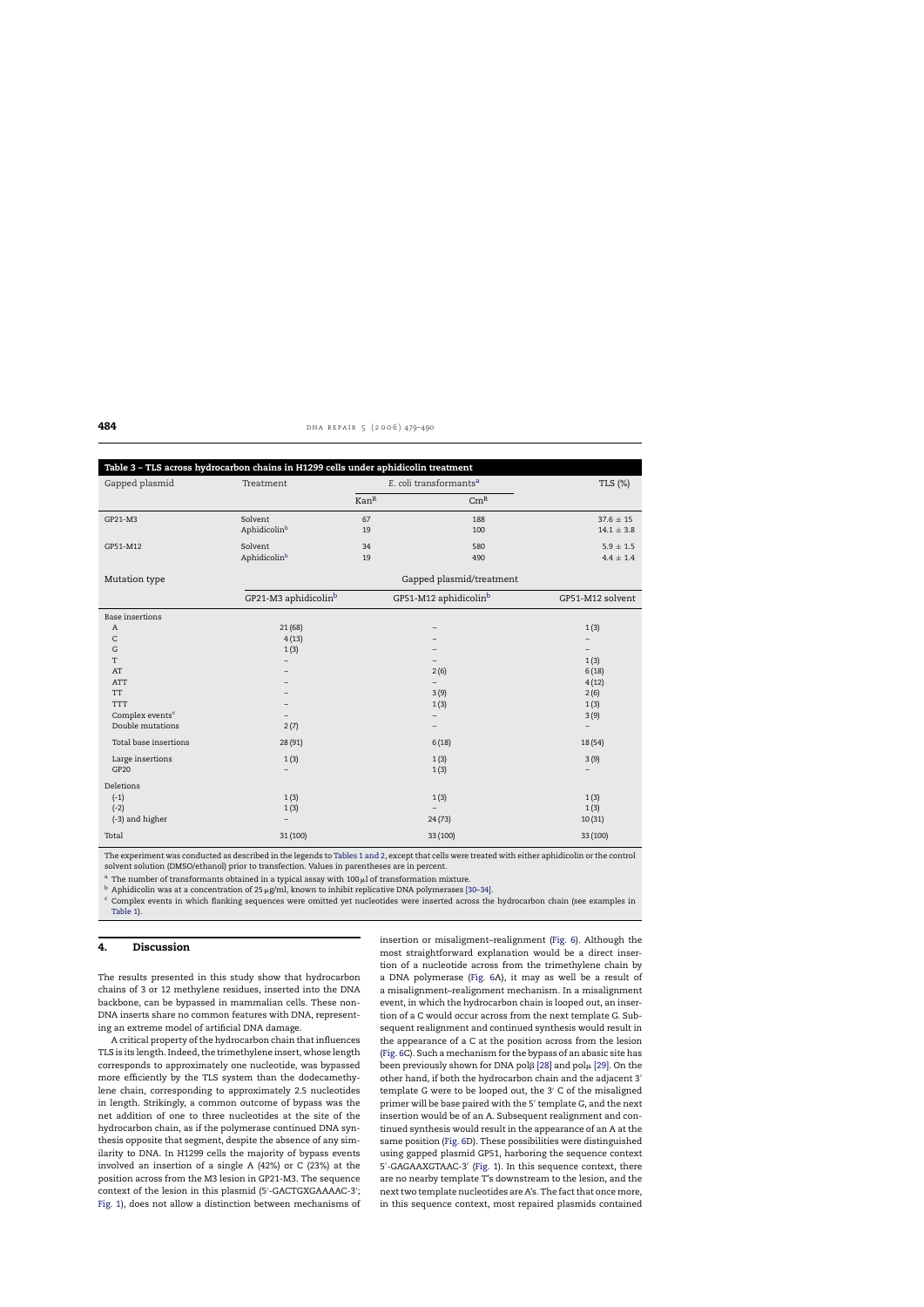<span id="page-6-0"></span>

**Fig. 2 – In vitro bypass across a trimethylene insert by purified Y family human DNA polymerases. Primer extension assays** were performed with polŋ (A), polĸ (B) or pol̥ (C), using either a non-damaged oligonucleotide [PT50(-4)], or an **oligonucleotide harboring a trimethylene insert (M3) in the template strand [PT51-M3(-4)]. A 22-mer is the unextended primer, a 26-mer represents replication up to the hydrocarbon chain, and products of 27–56 nt represent bypass products. The bands of oligonucleotides shorter then 22 nt (lanes 5 and 10 in panels A and C, and lane 9 in panel B) represent excision products of the 3- –5- proofreading activity of polI KF. See Section [2](#page-1-0) for definitions of calculating synthesis, bypass and TLS.**



**Fig. 3 – Specificity of nucleotide incorporation across the trimethylene chain by Y family human DNA polymerases.** Standing-start primer extension experiments were conducted with pol<sub>1</sub> (A), pol<sub>'</sub>. (B) or pol<sub>'</sub>. (C), using the PT51-M3(-1) **primer-template, and providing a single dNTP (100 M) in each reaction. Panel D shows a comparison of nucleotide insertion efficiencies of the three polymerases based on quantification the gels presented in panels A–C.**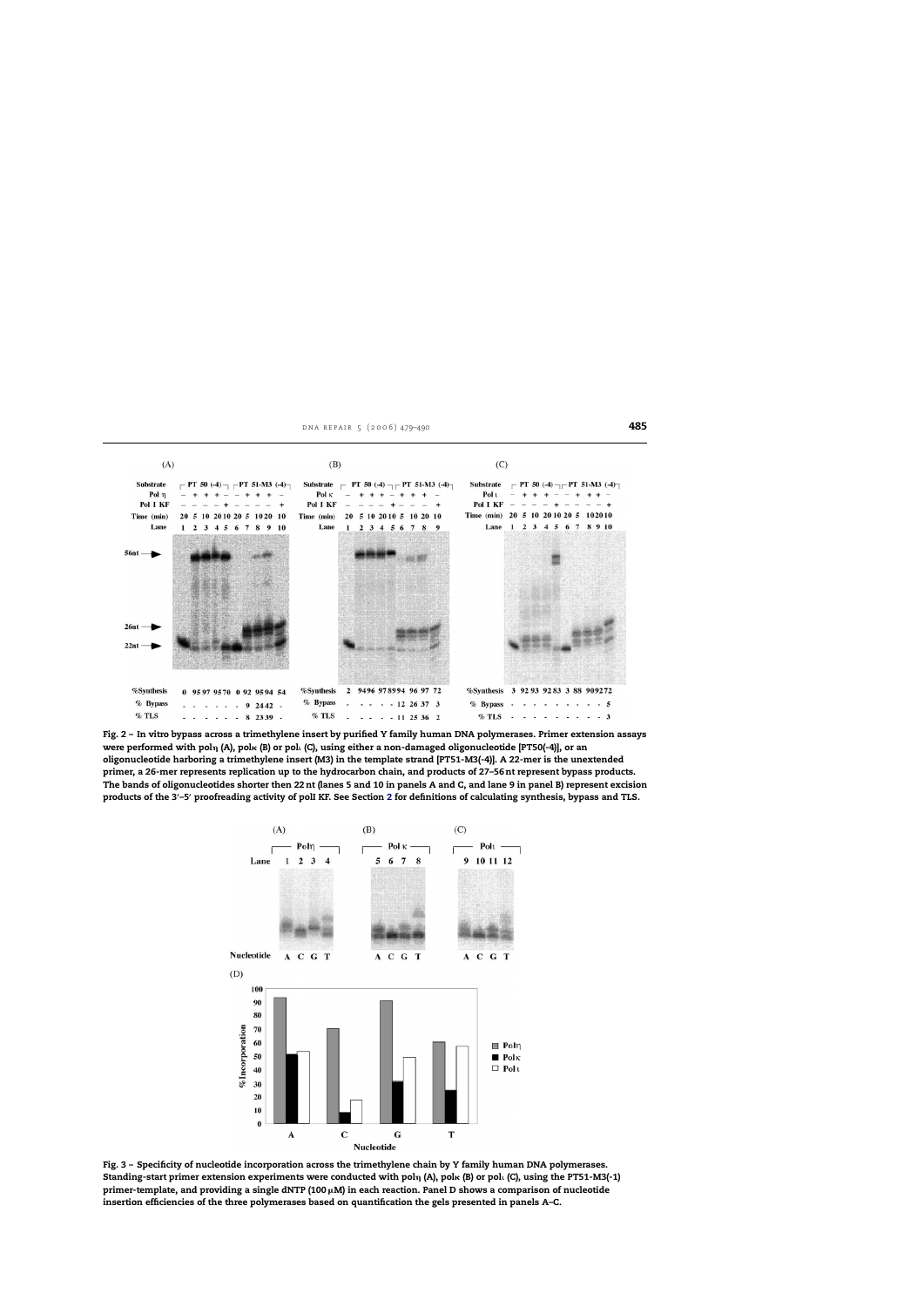<span id="page-7-0"></span>

**Fig. 4 – In vitro bypass across a dodecamethylene insert by purified Y family human DNA polymerases. Primer extension assays were performed with the indicated DNA polymerase using an oligonucleotide template bearing the dodecamethylene insert (M12) and primed either four bases upstream to the lesion (PT51-M12(-4), panel A) or up to the base preceding the lesion (PT51-M12(-1), panel B). Lane 1 in each panel shows a control incubation of the reaction mixture without any DNA polymerase. Other lanes containing the product of reactions performed with the following DNA** polymerases: polղ (lanes 2–4), polռ (lanes 5–7), polւ (lanes 8–10), and E. coli polI (Klenow fragment) (lanes 11–13). For each **DNA polymerase three time points of the reaction are shown.**



Fig. 5 - Specificity of nucleotide incorporation across the dodecamethylene insert by human pol<sub>1</sub> and pol<sub>1</sub>. Standing-start **primer extension experiments were conducted with pol (A) or pol (B) using the PT51-M12(-1) construct. Lanes 1–4 in each panel show reactions with the indicated single dNTP (100 M), and lane 5 is a reaction with all four nucleotides. Reactions times were 20min. Panel C shows a comparison of nucleotide insertion efficiencies of the two polymerases based on quantification the gels presented in panels A and B.**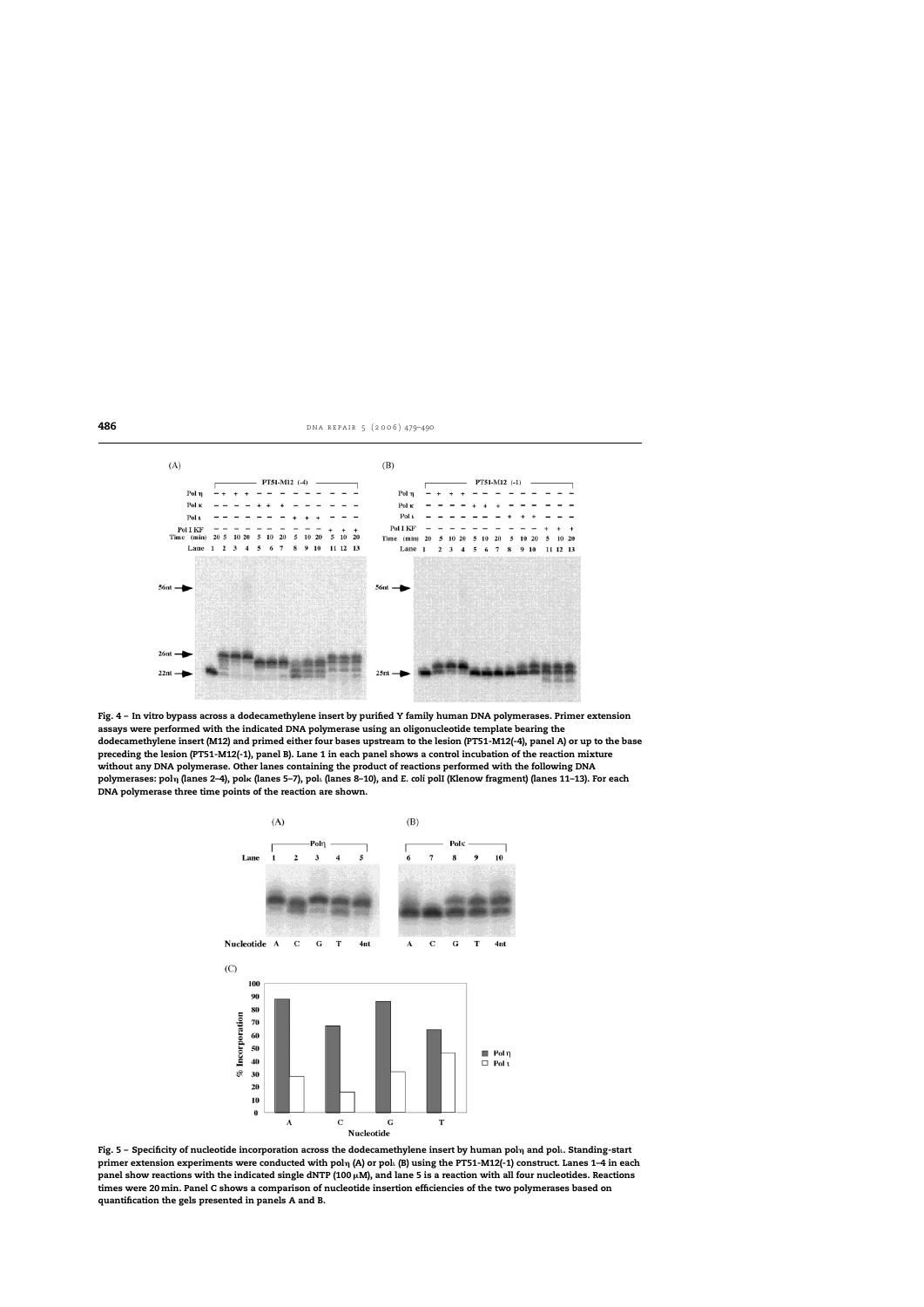<span id="page-8-0"></span>

| Table 4 - TLS across hydrocarbon chains in human XPV<br>and control cell lines |                          |                                    |                 |          |                |  |
|--------------------------------------------------------------------------------|--------------------------|------------------------------------|-----------------|----------|----------------|--|
| Gapped                                                                         | Cell                     | E. coli transformants <sup>a</sup> |                 |          | TLS (%)        |  |
| plasmid                                                                        | line                     | Kan <sup>R</sup>                   | Cm <sup>R</sup> |          |                |  |
| GP51-M3                                                                        | MRC5                     | 42                                 | 425             |          | $10.4 \pm 2$   |  |
|                                                                                | XP30RO                   | 42                                 | 914             |          | $6 \pm 1.7$    |  |
| GP51-M12                                                                       | MRC5                     | 53                                 | 414             |          | $14.3 \pm 1.1$ |  |
|                                                                                | XP30RO                   | 77                                 | 540             |          | $14.9 \pm 1.1$ |  |
| Mutation type                                                                  | Gapped plasmid/cell line |                                    |                 |          |                |  |
|                                                                                |                          | GP51-M3                            |                 | GP51-M12 |                |  |
|                                                                                | MRC5                     |                                    | XP30RO          | MRC5     | XP30RO         |  |
| <b>Base insertions</b>                                                         |                          |                                    |                 |          |                |  |
| A                                                                              |                          | 14 (52)                            | 14(47)          |          |                |  |
| $\mathsf{C}$                                                                   |                          |                                    |                 |          |                |  |
| G                                                                              |                          | 1(4)                               |                 |          |                |  |
| Т                                                                              |                          | 7(26)                              | 8(26)           |          |                |  |
| AT                                                                             |                          |                                    |                 |          | 3(14)          |  |
| <b>TT</b>                                                                      |                          |                                    |                 | 3(18)    | 1(4.5)         |  |
| Complex<br>eventsb                                                             |                          | 1(4)                               | 1(3)            | 1(6)     | 1(4.5)         |  |
| Double<br>mutations                                                            |                          | 3(11)                              | 3(10)           |          |                |  |
| <b>Total</b> base<br>insertions                                                |                          | 26 (96)                            | 26 (86)         | 4(24)    | 5(23)          |  |
| Deletions                                                                      |                          |                                    |                 |          |                |  |
| $(-1)$                                                                         |                          |                                    | 2(7)            |          |                |  |
| Multiple bp                                                                    |                          | 1(4)                               | 2(7)            | 13(76)   | 17(77)         |  |
| Total                                                                          | 27                       |                                    | 30              | 17       | 22             |  |

The experiment was conducted as described in the legends to [Tables 1 and 2,](#page-2-0) except that the *XP-V* derived (XP30RO) or normal (MRC5) human cell lines were used. Values in parentheses are in percent.

- a The number of transformants obtained in a typical assay with 100 ul of transformation mixture.
- **b** Complex events in which flanking sequences were omitted yet nucleotides were inserted across the hydrocarbon chain (see examples in [Table 1\).](#page-2-0)

an A across from the M3 insert (55%), despite the absence of downstream template T, suggests a mechanism of insertion by the polymerase opposite the M3 chain, without the involvement of misalignment. However, it seems that bypass also occurs via a misalignment–realignment mechanism, dictated by the template base 5′ to the M3 chain. While in GP21 we observed 23% C across from the M3 chain, in GP51 no C's were observed, but a similar proportion of the plasmids (30%) bore a T, which is complementary to the template nucleotide 5′ to the M3 chain. Similar mutation spectra were observed in both the MRC5 and XP30RO cell lines with the GP51-M3 plasmid. Interestingly, in all three cell lines insertion seems to be twice as frequent as misalignment.

Strikingly, TLS across the longer M12 chain in H1299 cells also involved primarily nucleotide additions (76%). This is in sharp contrast to *E. coli*, where the vast majority of TLS events (83% [\[22\]\) i](#page-11-0)nvolved precise elimination of the M12 chain, without net addition or loss of nucleotides [\(Fig. 6B](#page-9-0)). Such an event was uncommon in mammalian cells (1/50; 2%). Most insertion events (28/38; 74%) involved the net insertion of two nucleotides, consistent with the lengthier insert, although some insertions of one or three nucleotides were observed as well. It appears that the majority of bypass events of the M12 chains involved some form of misalignment. All but two of the insertion events (36/38; 95%) involved an insertion of at least one T consistent with a misalignment mechanism, as the sequence 5′ to the M12 chain contains AA. However, it is important to note that an A was also inserted, indicating that some form of direct insertion by a polymerase did occur. Interestingly, very little occurrences of dCMP addition opposite the M3 and M12 chains were observed, indicating that incorporation by REVI is not a mechanism for the bypass of these methylene chains [\[2–5\].](#page-10-0)

We modeled the M12 chain into dsDNA [\(Fig. 7\).](#page-10-0) The hydrocarbon chain does not impose an extreme deformation in the DNA, and it can adopt either partial or fully loopedout structures. These structures may be responsible for the one-nucleotide insertions and the small deletions, as well as the misalignment during TLS. In the bypass of the M12 chain we also observed complex events in which there was a combination of nucleotide insertion, and deletion of adjacent nucleotides. All of these events involved an insertion of at least one T across from the lesion. These events could result from a non-precise misalignment event involving looping out of the adjacent non-damaged template nucleotides, or perhaps reflect repeated bypass attempts, accompanied by dynamic changes in the conformation of the M12 hydrocarbon chain.

The severity of the M12 lesion is clearly seen when assayed in the SV40-transformed human cell MRC5. Whereas bypass across the M3 lesion in this cell line was similar to bypass in cell line H1299, and consisted mainly of single base additions (26/27; 96%), bypass across the M12 lesion was fundamentally different. Whereas in H1299 cells the majority of recovered plasmids contained mainly one to three nucleotide additions (38/50; 76%), in MRC5 cells this class of events accounted for only 24% of recovered plasmids (4/17). The majority of the plasmids contained deletions of multiple nucleotides in the region corresponding to the M12 lesion (13/17; 76%). Such events are likely to be the result of breakage of the plasmid at the ssDNA region, followed by non-homologous end joining, the most common mechanism for the repair of double strand breaks in mammalian cells [\[35–37\].](#page-11-0) This result highlights the differences in the capacity of different cell lines to bypass lesions, perhaps due to differences in the composition of TLS polymerases, and the importance of sequence information of recovered plasmids in this assay system, as rescued plasmids can be obtained by either TLS or NHEJ of broken plasmids.

The aphidicolin sensitivity of TLS across both the M3 and M12 lesions is interesting, since this drug is known to inhibit replicative DNA polymerases. It is consistent with the in vitro primer extension results showing that pol $\kappa$  and pol $\iota$  cannot bypass the M12 lesion, and that pol<sub>n</sub> only very weakly bypasses it. Interestingly, both pol $_\mathrm{\eta}$  and pol $_\mathrm{\kappa}$  can bypass the M3 lesion, however, at least pol $\eta$  is not essential for this bypass in human cells. The identity of the aphidicolin-sensitive polymerase responsible for the bypass is unknown, and it may be a TLS rather than a replicative DNA polymerase, since the aphidicolin-sensitivity of some TLS polymerases is unknown.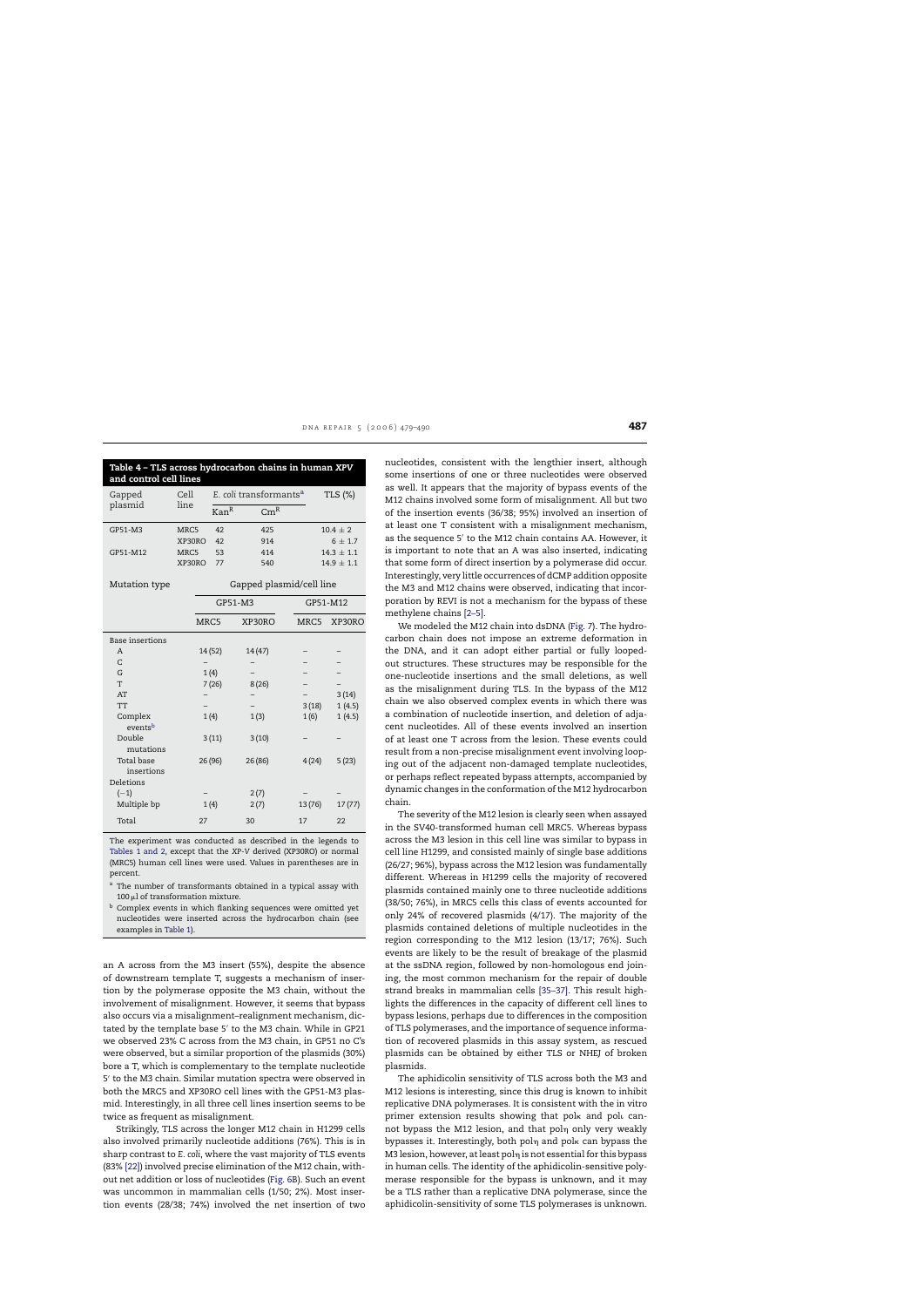<span id="page-9-0"></span>

**Fig. 6 – Possible scenarios for TLS across the trimethylene chain in the GP21 sequence context by DNA polymerases. (A) Insertion of a nucleotide across from the M3 chain. (B) Misalignment, pairing of the 3- terminal primer nucleotide with a nucleotide proximate and 5- to the lesion, resulting in a (-1) deletion. (C) Misalignment, insertion of a nucleotide across from the proximate 5- template G, followed by a subsequent realignment step and insertion using the 5- template G once more, resulting in a C at the location across the lesion without a frameshift. (D) Misalignment of the primer C, to pair with the template G 5- to the M3 chain, followed by addition of one nucleotide, the next 3- A, and subsequent realignment. This would result in the insertion of an A opposite the lesion, without a frameshift. See text for details.**

Bypass across the M3 insert, when not occurring via misalignment, included almost exclusively the insertion of A's. This does not correlate with the ability of purified pol $_\mathrm{\eta,~pol}$ к and polt to insert each of the four nucleotides opposite the M3 chain. However, it does resembles the A rule, whereby DNA polymerases insert an A opposite an abasic site [\[38–41\].](#page-11-0) The common features of the M3 lesion and the abasic site are lack of coding information, and their small size. Therefore, a similar mechanism may govern the bypass across an abasic site and the M3 chain. This is supported by the aphidicolinsensitivity of bypass across the two lesions [\[26\].](#page-11-0)

When TLS in mammalian cells is compared to *E. coli* using the gapped plasmid assay system, mammalian TLS is at least an order of magnitude more efficient than in *E. coli*. This is based on previous experiment with an abasic site and a benzo[*a*]pyrene-G adduct [\[19,26,42\],](#page-10-0) and on the results pre-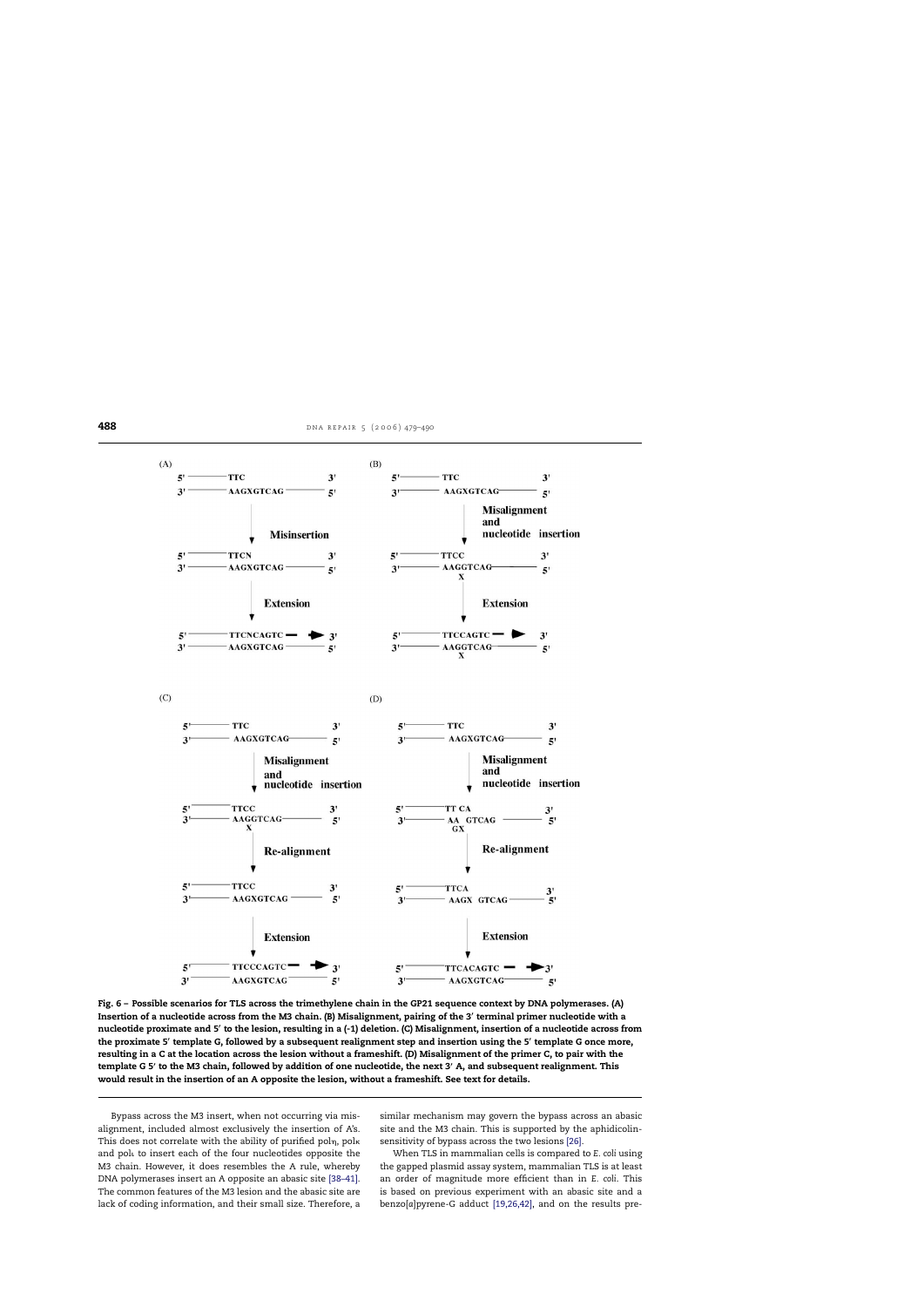<span id="page-10-0"></span>

Fig. 7 – Models of DNA duplexes in which the backbone in one of the strands was replaced by (CH<sub>2</sub>)<sub>12</sub>. The hydrocarbon can **form an extended chain allowing for three unpaired bases (A). Looping out is possible allowing for two or one unpaired bases (panels B and C). Carbon atoms are colored in light gray, nitrogen atoms in dark gray and the phosphates and oxygens are in black.**

sented here with hydrocarbon chains. This may be attributed to a more sophisticated TLS system, including the presence of multiple TLS polymerases, and illustrates the broad range and robustness of the TLS system in mammalian cells.

#### **Acknowledgements**

We thank M. Oren (Weizmann Institute, Rehovot, Israel) for the H1299 cell line, and A. Lehmann (Falmer, Brighton, UK) for the MRC5 and XP30RO cell lines. We thank Dr. Miriam Eisenstein (Department of Chemical Services, Weizmann Institute of Science) for modeling DNA with hydrocarbon inserts. This work was supported by grants from the Flight Attendant Medical Institute, Florida, USA, the Israel Science Foundation (no. 564/04), and by a grant from the M.D. Moross Institute for Cancer Research at the Weizmann Institute of Science.

#### references

- [1] E.C. Friedberg, G.C. Walker, W. Siede, DNA Repair and Mutagenesis, ASM Press, Washington, DC, 1995.
- [2] M.F. Goodman, Error-prone repair DNA polymerases in prokaryotes and eukaryotes, Annu. Rev. Biochem. 71 (2002) 17–50.
- [3] Z. Livneh, DNA damage control by novel DNA polymerases: translesion replication and mutagenesis, J. Biol. Chem. 276 (2001) 25639–25642.
- [4] A.R. Lehmann, Replication of damaged DNA by translesion synthesis in human cells, FEBS Lett. 579 (2005) 873–876.
- [5] S. Prakash, R.E. Johnson, L. Prakash, Eukaryotic translesion synthesis DNA polymerases: specificity of structure and function, Annu. Rev. Biochem. 74 (2005) 317–353.
- [6] Z. Livneh, O. Cohen-Fix, R. Skaliter, T. Elizur, Replication of damaged DNA and the molecular mechanism of ultraviolet light mutagenesis, CRC Crit. Rev. Biochem. Mol. Biol. 28 (1993) 465–513.
- [7] A.K. Eggleston, S.C. West, Exchanging partners: recombination in *E. coli*, Trends Genet. 12 (1996) 20–26.
- [8] A. Berdichevsky, L. Izhar, Z. Livneh, Error-free recombinational repair predominates over mutagenic translesion replication in *E. coli*, Mol. Cell 10 (2002) 917–924.
- [9] J. Trincao, R.E. Johnson, C.R. Escalante, S. Prakash, L. Prakash, A.K. Aggarwal, Structure of the catalytic core of *S. cerevisiae* DNA polymerase eta: implications for translesion DNA synthesis, Mol. Cell 8 (2001) 417–426.
- [10] L.F. Silvian, E.A. Toth, P. Pham, M.F. Goodman, T. Ellenberger, Crystal structure of a DinB family error-prone DNA polymerase from *Sulfolobus solfataricus*, Nat. Struct. Biol. 8 (2001) 984–989.
- [11] B.L. Zhou, J.D. Pata, T.A. Steitz, Crystal structure of a DinB lesion bypass DNA polymerase catalytic fragment reveals a classic polymerase catalytic domain, Mol. Cell 8 (2001) 427–437.
- [12] H. Ling, F. Boudsocq, R. Woodgate, W. Yang, Crystal structure of a y-family DNA polymerase in action, a mechanism for error-prone and lesion-bypass replication, Cell 107 (2001) 91–102.
- [13] S.N. Uljon, R.E. Johnson, T.A. Edwards, S. Prakash, L. Prakash, A.K. Aggarwal, Crystal structure of the catalytic core of human DNA polymerase kappa, Structure (Cambridge) 12 (2004) 1395–1404.
- [14] D.T. Nair, R.E. Johnson, S. Prakash, L. Prakash, A.K. Aggarwal, Replication by human DNA polymerase-iota occurs by Hoogsteen base-pairing, Nature 430 (2004) 377–380.
- [15] U. Hubscher, G. Maga, S. Spadari, Eukaryotic DNA polymerases, Annu. Rev. Biochem. 71 (2002) 133–163.
- [16] R.E. Johnson, C.M. Kondratick, S. Prakash, L. Prakash, hRAD30 mutations in the variant form of xeroderma pigmentosum, Science 285 (1999) 263–265.
- [17] C. Masutani, M. Araki, A. Yamada, R. Kusumoto, T. Nogimori, T. Maekawa, S. Iwai, F. Hanaoka, Xeroderma pigmentosum variant (XP-V) correcting protein from HeLa cells has a thymine dimer bypass DNA polymerase activity, EMBO J. 18 (1999) 3491–3501.
- [18] T. Ogi, Y. Shinkai, K. Tanaka, H. Ohmori, Pol kappa protects mammalian cells against the lethal and mutagenic effects of benzo[*a*]pyrene, Proc. Natl. Acad. Sci. U.S.A. 13 (2002) 13.
- [19] S. Avkin, M. Goldsmith, S. Velasco-Miguel, N. Geacintov, E.C. Friedberg, Z. Livneh, Quantitative analysis of